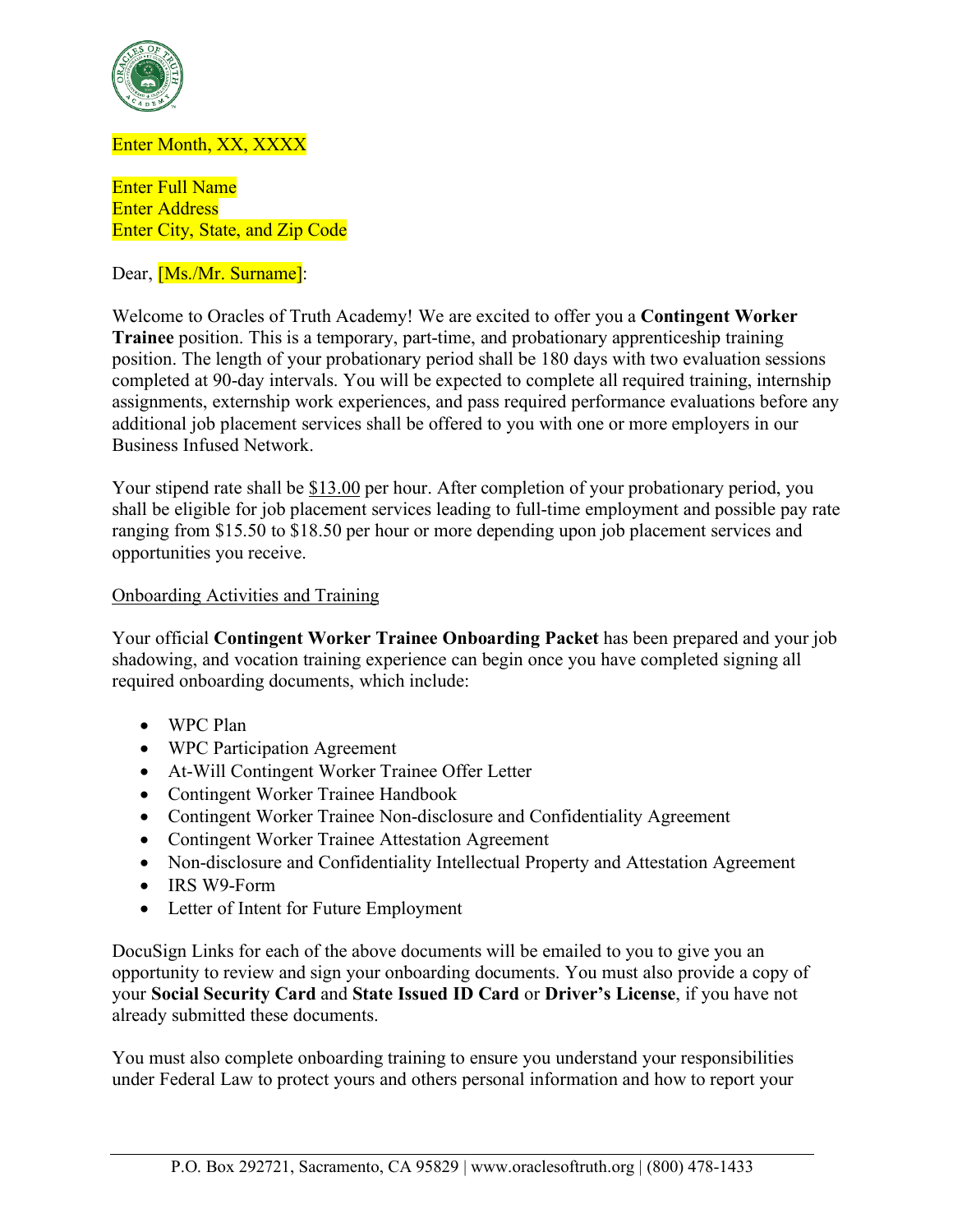monthly work schedule and submit billing documents (e.g., timesheets and invoice to receive your stipend pay). This training shall include:

- Login and Access Credentials
- Access to Financial Tools
- WPC Orientation
- HIPAA Compliance Training
- FERPA Compliance Training
- Billing Policy and Documentation Training

# Required Job Readiness Training with OT Academy

You shall be scheduled to complete onboarding training and online video training for Terra Superfoods, which include:

- Terra Superfoods Training [\(https://olc.oraclesoftruth.org\)](https://olc.oraclesoftruth.org/)
- Career Preparation Training [\(https://drshinshuri.com\)](https://drshinshuri.com/)

*Note: A laptop computer is required to complete required training cited above, internship assignments, and externship work experiences with the employer, and to prepare you for job placement upon successful completion of the program. Access credentials to login to Oracle Learning Community shall be sent separately. Look for your access credentials in the next few days along with a training schedule with dates and times shall be sent in a separate email.*

You must obtain your **Food Handlers Card within 30-days** of starting your apprenticeship training and work study experience with Terra Superfoods. You are eligible to receive reimbursement of the fees associated with getting certified and obtaining the actual card.

### Required Terra Superfoods Onsite Training and Apprenticeship Work Schedule

Terra Superfoods is located at: 570 Munras, Monterey, CA 93940. You must report for workstudy job readiness training with Jade Vucina (the owner) on **[Day, Month XX, XXXX at XX:XX am or pm]**. Her direct number is **(XXX) XXX-XXXX.** Your starting work schedule shall be **[Week Day – Week Day]** from **[XX:XX am or pm to XX:XX am or pm]**. The company has two work shifts.

| Shift | <b>Start</b> | End     | Position                    |
|-------|--------------|---------|-----------------------------|
|       | 7:00AM       | 11:00AM | <b>Marketing Specialist</b> |
| 2     | 9:00AM       | 5:30PM  | <b>Marketing Specialist</b> |
| 3     | 9:30AM       | 1:30PM  | Marketing Specialist        |
| 4     | 11:00AM      | 3:00PM  | <b>Marketing Specialist</b> |
|       | 1:30PM       | 5:30PM  | <b>Marketing Specialist</b> |

### Front of House (FOH)